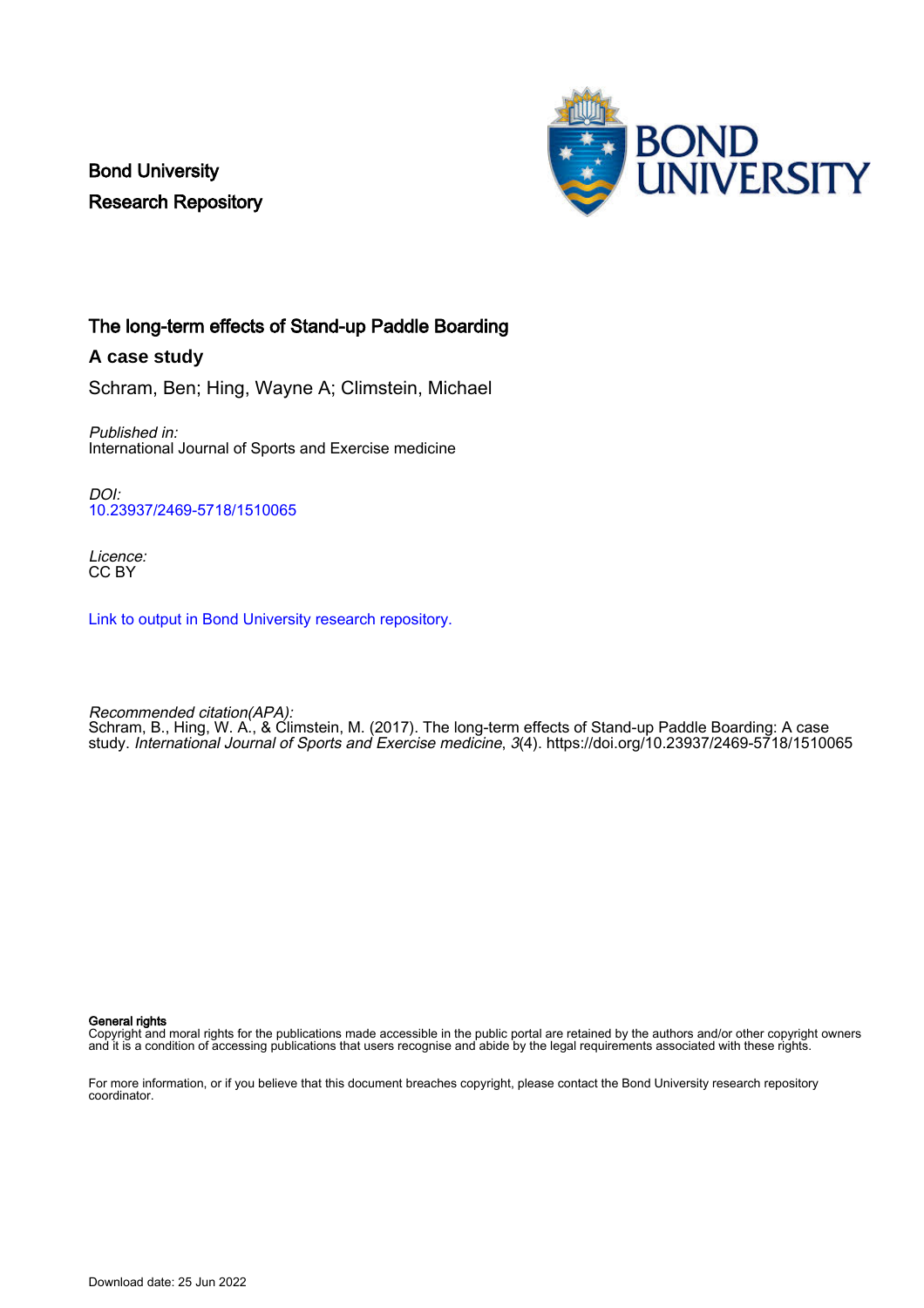

# **International Journal of Sports and Exercise Medicine**

#### *CASE STUDY*

# **The Long-Term Effects of Stand-up Paddle Boarding: A Case Study**

### *Ben Schram1 \*, Wayne Hing1 and Mike Climstein1,2*

*1 Water Based Research Unit, Bond Institute of Health & Sport, Bond University, Australia*

*2 Faculty of Health Sciences, Exercise, Health, and Performance Faculty Research Group, The University of Sydney, Sydney, New South Wales, Australia*

**\*Corresponding author:** *Ben Schram, Assistant Professor, Physiotherapy Program, SUP Researcher, Water Based Research Unit, Bond Institute of Health and Sport, Faculty of Health Sciences and Medicine, Bond University, Gold Coast, Qld, Australia, Tel: +617-5595-5828, Fax: +617-5595-480, E-mail: bschram@bond.edu.au*

#### **Abstract**

**Introduction:** The association between inactivity and poor quality of life has been well documented. A major barrier to exercise is a perceived lack of time and lack of enjoyment of exercise modalities. Stand up Paddle Boarding (SUP) is an aquatic physical activity deemed easy to learn, enjoyable with a reported multitude of both physiological and psychological benefits. The long-term effects of participation in SUP however are unclear.

**Case presentation:** Two middle-aged participants (1 male, 58 yrs and 1 female, 58 yrs) over one year after continual SUP training. Participants were assessed for mass, Body Composition (BIA) and aerobic fitness, trunk muscle endurance using prone, side bridging and the Biering Sorensen and a self-rated quality of life questionnaire (WHO QoL-BREF).

**Results:** After 12 months, the male lost 6.8 kg (- 8.0%), decreased his body fat by 5% (Baseline level = 27.1%-Week  $52 = 23.7\%$ ), and reduced his BMI by  $7.34\%$ . The female lost 3.7 kg (- 6.5%), had a 6.6% decrease in body fat (Baseline level = 27.1%-Week 52 = 21.5%) and reduced her BMI by 13.3%. Trunk muscle endurance improved by 70% overall in the male and 147.5% overall in the female. Aerobic fitness improved by 25.0% in the male (+ 5.5 ml/kg/min) and 42.3% in the female (+ 12.2 ml/kg/min). Self-rated quality of life improved in the male 84.1%, 33.9%, 50.0%, and 28.6% and in the female by 17.4%, 33.9%, 25.3% and 27.5% in the physical, psychological, social relationships and environment domains respectively.

**Discussion:** Long-term participation in SUP appears to be associated with improvements in overall mass, body composition, aerobic fitness, trunk muscle endurance and self-rated quality of life. Given the documented long-term physiological, musculoskeletal and psychological effects of SUP and its relative ease and accessibility, it appears to be a novel but beneficial exercise tool, which could be promoted for its wide range of positive health and fitness effects.

#### **Keywords**

Training intervention, Water sports, Stand up paddle boarding, SUP, Health, Wellbeing

#### **Introduction**

Stand up Paddle Boarding (SUP) is a popular aquatic sport and recreational activity, especially in Australia. Its popularity has grown exponentially over the past decade with people riding SUP's a common sight in both the oceans and creeks throughout the country. Despite its popularity, minimal scientific evidence exists for the physiological and psychological effects of using a SUP long-term.

The sport originated in Hawaii and involves the paddler adopting a standing position and paddling with a long blade, used to provide propulsion on either side of the board [[1](#page-5-0)]. The boards can range from 8-15' in length, 4-8 inches thick and 26-35 inches across. It is most similar to dragon boat racing and canoeing and shares the similar phases of the SUP stroke, evident in a catch, power phase, exit and recovery.

One reason for its growth and uptake is thought to be that it is accessible, relatively easy to learn and low impact on joints [[2](#page-5-1)]. It is thought to be a whole body workout with the trunk, gluteal and lower limb musculature all being involved despite the paddling motion predominately originating from the upper limb [\[3\]](#page-5-2). Elite SUP paddlers are now known to have high levels of aerobic and anaerobic fitness, high levels of dynamic balance and high levels of trunk muscle endurance [[4](#page-5-3)].



**Citation:** Schram B, Hing W, Climstein M (2017) The Long-Term Effects of Stand-up Paddle Boarding: A Case Study. Int J Sports Exerc Med 3:065. [doi.org/10.23937/2469-5718/15100](https://doi.org/10.23937/2469-5718/1510065)65 **Received:** March 30, 2017; **Accepted:** July 10, 2017; **Published:** July 12, 2017 **Copyright:** © 2017 Schram B, et al. This is an open-access article distributed under the terms of the Creative Commons Attribution License, which permits unrestricted use, distribution, and reproduction

in any medium, provided the original author and source are credited.

Schram et al. Int J Sports Exerc Med 2017, 3:065 **• Page 1 of 6 • Page 1 of 6 • Page 1 of 6 •** Page 1 of 6 • Page 1 of 6 • Page 1 of 6 • Page 1 of 6 • Page 1 of 6 • Page 1 of 6 • Page 1 of 6 • Page 1 of 6 • Page 1 of 6 • P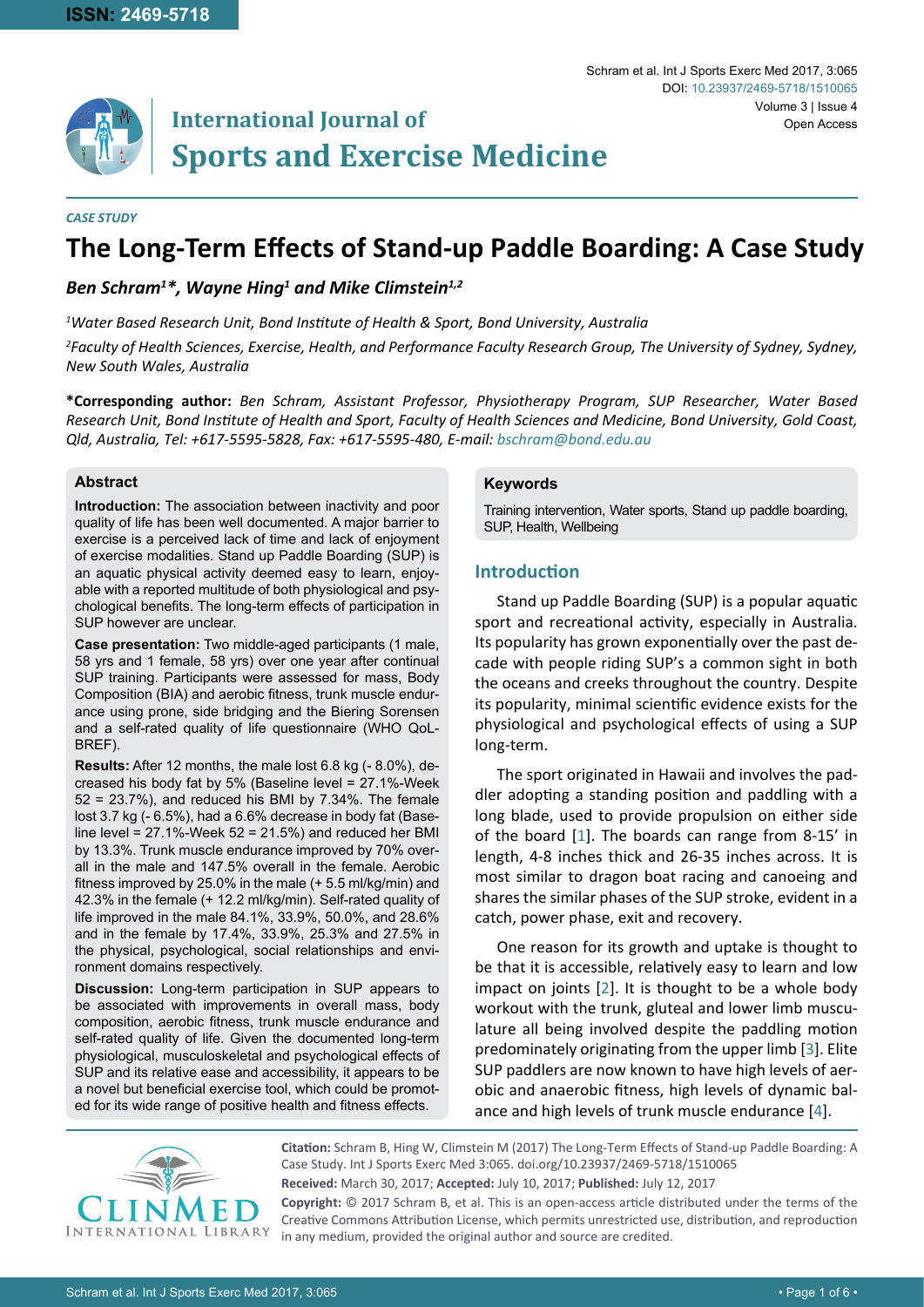The short term effects of SUP as a training tool on the untrained individual show positive effects on mass, body fat, aerobic and anaerobic fitness, multidirectional trunk strength and self-rated quality of life [[5](#page-5-4)]. Despite the documented positive short-term effects of SUP, the long-term effects are unclear. The purpose of this case study therefore was to document the effect of participation in SUP for two cases.

#### **Case Presentation**

Two participants who had completed an intervention study on SUP over 6 weeks maintained their participation in SUP over a full year. They had both continued to participate in SUP classes three times per week with at least 48 hours' rest between each class.

A total of two individuals (1 male, 58 yrs; 1 female, 58 yrs) were assessed in the Water Based Research Unit Laboratory on two consecutive days after one year of participating in SUP classes after an initial 6-week training intervention [[5](#page-5-4)]. The study was approved by the University Human Research Ethics Committee (RO-1550) and each participant formally consented to taking part in the study.

For testing, participants attended the Water Based Research Unit human performance laboratory where they were assessed for height and mass on a standard medical balance scale (Seca, 700, Hamburg, Deutschland). Body composition and basal metabolic rate was assessed using bio-electrical impedance (Tanita Body Composition Analyzer MC-980MA, Illinois, USA) as this has previously been shown to accurately estimate body composition [[6](#page-5-5)].

A continuous graded exercise test using a SUP ergometer (KayakPro SUPErgo, Miami, FL, USA) was used to determine maximal aerobic power (relative and absolute). The SUP Ergometer is elevated on springs to replicate the instability of SUP paddling on water. This laboratory assessment has previously been shown to correlate highly to field based measures [[7](#page-5-6)]. Maximal aerobic power (VO<sub>2max</sub>) was determined using an automated expired gas analysis system (Parvomedics TrueOne 2400 metabolic system, East Sandy, Utah, USA) which was calibrated prior to each test. The expired-gas-analysis system meets Australian Institute of Sport accreditation standards for precision and accuracy. The gas analysis software was configured to breath by breath however  $\dot{V}O_{2\text{max}}$  was determined from the average of 30 seconds of max data collected.

The SUP ergometer  $VO_{2\text{max}}$  protocol involved participants starting at an initial power output of 5 W with a 2 W increase each minute until volitional exhaustion. Participants were instructed to paddle as per normal, free to alternate paddling on each side ad libitum.

On a subsequent visit to the laboratory, maximal anaerobic power was determined using the same SUP

ergometer (KayakPro SUPErgo, USA). Participants were allowed to choose their preferred paddling side on the ergometer to ensure that an indication of their maximal power output could be reached. Participants then paddled maximally for 10 seconds from a stationary start. The maximal power was then determined using specialised software incorporated into the SUP ergometer (eMonitor Pro 2 KayakPro, New Rochelle, NY, USA) which was interfaced with a computer. Other measures include anaerobic power parameters which included distance covered in 10 seconds and peak anaerobic speed. Participants' heart rates were monitored with a 12 lead ECG via telemetry during both maximal tests. A minimum of two days and a maximum of three days were allowed between testing days.

Trunk muscle endurance assessments were performed as per McGill in which the flexors of the spine were assessed with a prone bridge, the lateral flexors with the side bridge and the extensors with the Biering Sorensen test [[8](#page-5-7)]. The tests were terminated when the participant could no longer hold the horizontal position as determined by the tester and the time was recorded.

Finally, a self-rated quality of life questionnaire (WHO-QoL Bref UK edition) was completed by the participants pre and post training program. It comprises 26 items across four domains of Physical Health, Psychological Health, Social Relationships and Environment. For example, items in the Physical Health domain include energy and fatigue and pain and discomfort, while the Psychological domain includes items such as body image, appearance and self-esteem. The Social Relationships domain relates to items including personal relationships while the Environment domain includes items such as participation in and opportunities for recreational activities. This questionnaire was administered to assess the effect of a SUP intervention on self-rated quality of life measures.

#### **Case 1**

A sedentary 58-year-old male (188.8 cm, 96.9 kg, BMI  $=$  30.7 kg/m<sup>2</sup>) expressed an interest in SUP due to a history of surfing. Measures at all time points can be seen in [Table 1.](#page-3-0) Initial measures showed 27.1% body fat and 66.4 kg muscle mass. Prior to the intervention, his trunk muscle endurance was 78.12 sec in the prone position, 44.06 sec on the right, 32.76 sec on the left and 63.55 sec for the lumbar erectors. His aerobic fitness was 21.6 ml/kg/min with a maximal power output of 9.3 W. His self-rated Quality of Life questionnaire scored a 44/100 for Physical Health, 56/100 for Psychological Health, 50/100 for social relationships and 63/100 for environment. Accepted norms for a male in this age group have been reported at 82.6 ± 15.7, 73.7 ± 13.2, 74.4 ± 15.2 and 79.0  $\pm$  11.1 for each domain respectively [[9\]](#page-5-8).

Upon subsequent assessment after six weeks of training on a SUP body composition had changed mini-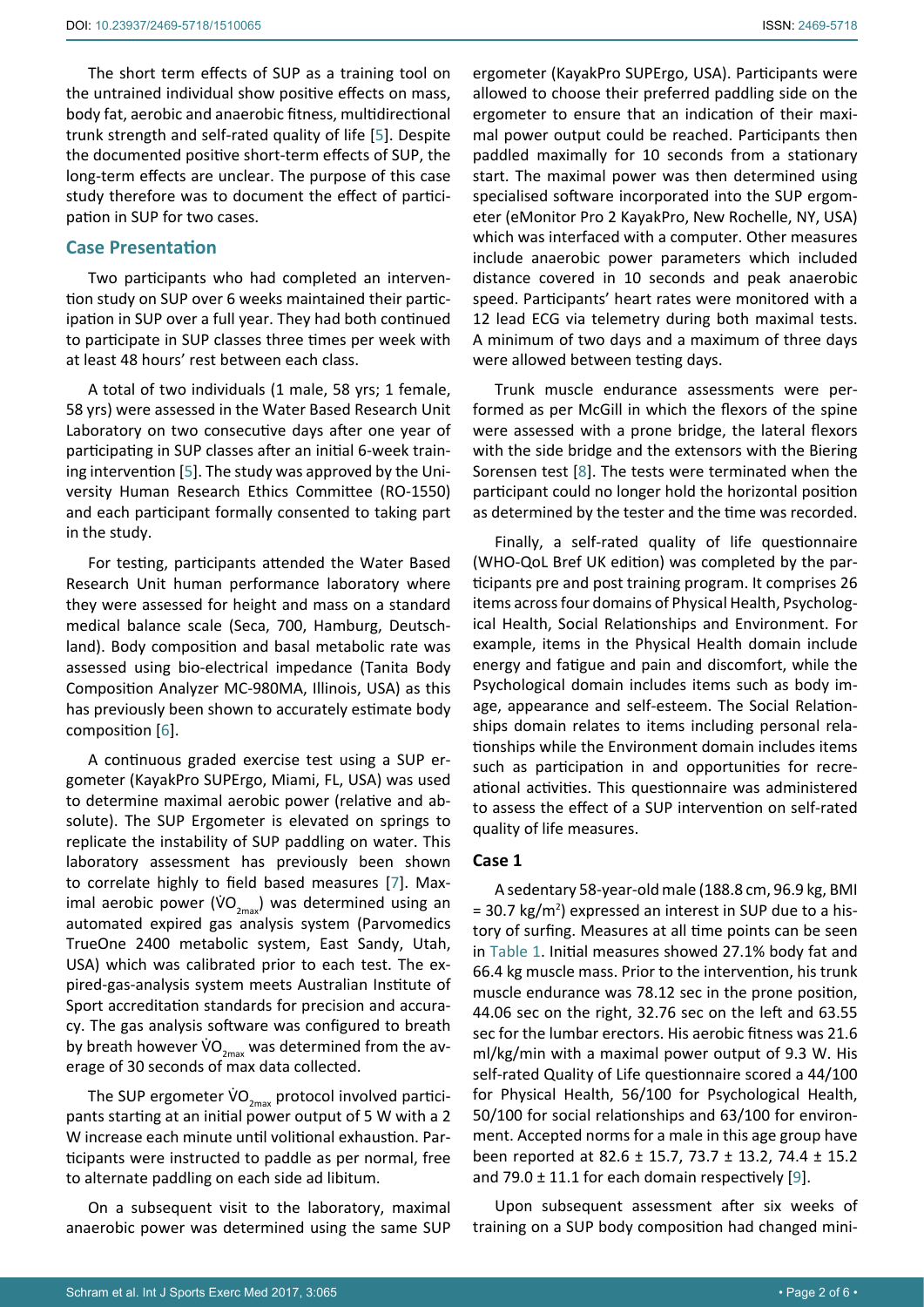<span id="page-3-0"></span>

|                             | Week 0 |        | Week 6 |        | Week 52 |        |
|-----------------------------|--------|--------|--------|--------|---------|--------|
| <b>Parameter</b>            | Male   | Female | Male   | Female | Male    | Female |
| Mass (kg)                   | 96.9   | 57.2   | 96.1   | 56.7   | 90.4    | 53.5   |
| Body fat (%)                | 27.1   | 28.1   | 27.3   | 25.9   | 23.7    | 21.5   |
| Muscle mass (kg)            | 66.4   | 38.7   | 66.9   | 39.9   | 67.1    | 39.9   |
| BMI (kg/m <sup>2</sup> )    | 30.7   | 24.8   | 30.4   | 24.5   | 28.6    | 21.5   |
| Prone trunk endurance (s)   | 78.1   | 101.5  | 117.4  | 107.0  | 123.1   | 162.3  |
| $(R)$ Trunk endurance $(s)$ | 44.1   | 22.2   | 75.5   | 31.2   | 103.7   | 36.9   |
| (L) Trunk endurance (s)     | 32.8   | 10.9   | 25.6   | 35.7   | 55.0    | 47.1   |
| Biering sorensen (s)        | 63.6   | 87.5   | 63.0   | 121.3  | 70.2    | 201.5  |
| Aerobic fitness (ml/kg/min) | 21.6   | 14.9   | 24.4   | 17.8   | 27.1    | 21.2   |
| Anaerobic fitness (W)       | 9.6    | 3.7    | 11.6   | 5.6    | 14.3    | 9.0    |
| <b>Physical health</b>      | 44     | 69     | 63     | 75     | 81      | 81     |
| <b>Psychological health</b> | 56     | 56     | 69     | 69     | 75      | 75     |
| <b>Social relationships</b> | 50     | 75     | 56     | 94     | 75      | 94     |
| <b>Environment</b>          | 63     | 69     | 75     | 81     | 81      | 88     |

<span id="page-3-1"></span>

mally with the subject losing only 800 g (- 0.83%), gaining 0.2% body fat, 500 g of muscle (+ 0.8%) and decreasing his BMI by 0.3 kg/m<sup>2</sup> (- 0.8%). A 39.3 sec (+ 50.3%) increase in prone trunk endurance, 31.4 sec increase (+ 71.2%) in right sided and 7.2 sec decrease (- 22.0%) in left sided endurance along with a relatively unchanged (- 0.1%) Biering Sorensen measure was found. Aerobic fitness had increased by 2.8 ml/kg/min (+ 13.0%) and anaerobic power output increased by 2 W (+ 20.8%). All domains of the self-rated Quality of Life Questionnaire had improved with Physical Health increasing by 19 points (+ 43.2%), Psychological Health increasing by 13 points (+ 23.2%), Social Relationships increasing by 6 points (+ 12.0%) and Environment increasing by 12 points (+ 19.1%).

After the full year of training, the male had lost a total of 6.8 kg (- 8%), decreased his body fat by 5%, and reduced his BMI by 2.1  $m/kg<sup>2</sup>$  (- 6.8%). His trunk muscle endurance improved by 45.0 sec in the prone position, 59.6 secs in the right sided position, 22.2 secs in the left sided position and 6.6 secs in the Biering Sorensen position. His aerobic fitness improved by 5.5 ml/kg/min and anaerobic fitness by 4.7 W. As displayed in [Figure 1](#page-3-1), results of the self-rated quality of life questionnaire showed increases of 37 points (+ 84.1%) in the Physical Health domain, 19 points (+ 33.9%) in the Psychological Health domain and 25 points (+ 50.0%) and 18 points (+ 28.6%) in the Social Relationships and Environment domains respectively. At 12 months post intervention, all self-rated measures were within the age predicted 95% confidence intervals for accepted norms [\[9\]](#page-5-8).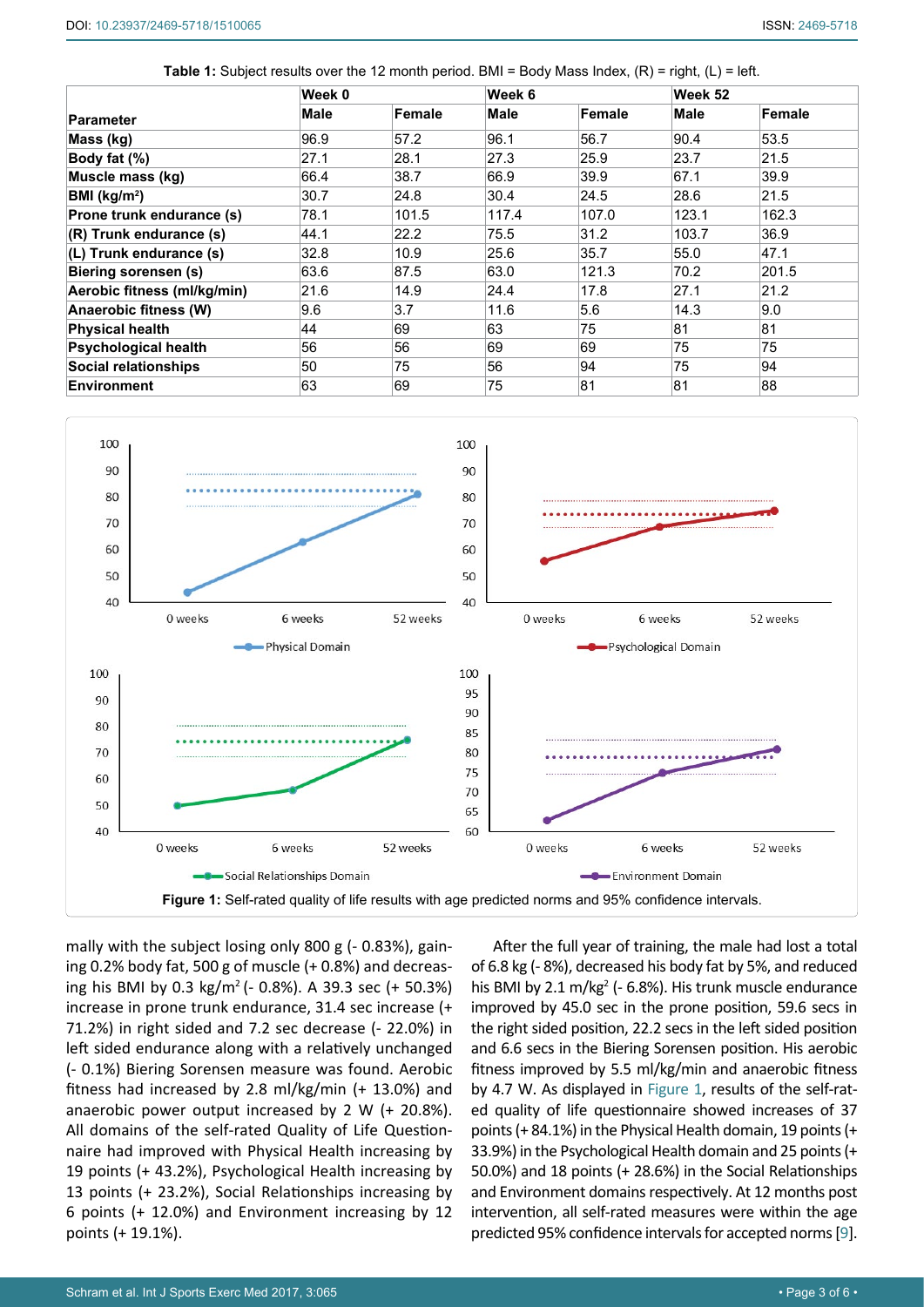#### **Case 2**

An inactive 58-year-old female whose initial measures were mass of 57.2 kg, height 152 cm and BMI 24.5 kg/m<sup>2</sup> also participated in SUP classes for a 52 week period. All measures can be seen in [Table 1](#page-3-0). She initially had 28.1% body fat and 38.7 kg of muscle. Her prone trunk endurance was 101.5 sec, 22.2 sec on the right side, 10.9 sec on the left side and 87.5 sec in the Biering Sorensen position. Her aerobic fitness was recorded at 14.9 ml/kg/min and anaerobic fitness of 3.7 W. Her self-rated Quality of Life Questionnaire was rated at 69/100 in the Physical Health Domain, 56/100 in the Psychological Health Domain, 75/100 in the Social Relationships domain and 69/100 in the Environment Domain. Normative values for a female in this age group are 78.6 + 17.7 in the physical domain, 73.9  $\pm$  12.4 in the psychological,  $72.1 \pm 20.3$  in the Social Relationships domain and  $75.5 \pm 14.8$  in the Environment domain [\[9](#page-5-8)].

After six weeks of training on a SUP, mass had decreased by 500 g (- 0.9%), body fat had decreased by 2.2% and gained 1.2 kg (+ 3.1%) of lean muscle. These figured decreased her BMI by 0.3 kg/m<sup>2</sup> (- 1.2%). Prone trunk endurance increased by 5.5 sec (+ 5.3%), right side by 9 sec (+ 40.5%), left by 24.8 sec (+ 225.7%) and the Biering Sorensen by 33.8 sec (+ 38.6%). Aerobic and anaerobic fitness were increased by 2.8 ml/kg/min (+ 19.5%) and 1.9 W (+ 51.4%) respectively. Her self-rated quality of life increased by 6 (+ 8.7%) points in the Physical domain, 13 points (+ 23.2%) in the psychological domain, 19 points (+ 25.3%) in the Social Relationships Domain and 12 points (+ 17.4%) in the Environment domain.

After the year of SUP training, the females mass had decreased by 3.7 kg (- 6.5%), body fat had decreased by 6.6%, muscle mass increased by 1.2 kg (+ 3.1%) and BMI had decreased by 3.3 kg/m<sup>2</sup> ( $-$  13.3%) when compared to the initial measures. Prone endurance had increased by 60.8 secs, right sided by 14.7 sec, left side by 36.2 sec and Biering Sorensen by 114 secs. Aerobic fitness increased by 6.3 ml/kg/min and anaerobic fitness by 5.3 W. As seen in [Figure 2,](#page-4-0) self-rated quality of life results increased by 12 points (+ 17.4%) in the physical, 19 points (+ 33.9%) in the psychological, 19 points (+ 25.3%) in the social relationships and 19 points (+ 27.5%) in the environment domains. While both the physical and psychological domain results at 12 months were within the 95% confidence intervals for age predicted norms, both social relationships and environment domains are seen to be well above the age predicted norms ([Figure 2\)](#page-4-0).

#### **Discussion**

The purpose of this case study was to document the chronic effects of participation in SUP for two individuals. To our knowledge, this is the only data available, which has monitored the effects of SUP over a 12-month period. A longer period of participation in SUP was seen to increase health and fitness gains even more than the initial 6 week period measured in this case study.

The weight loss of the subjects in this compare well to other studies which have found weight loss of 7% in females and 10% in males after 1 year follow up utilising an exercise and lifestyle intervention with type 2 diabetes patients [[10](#page-5-9)]. Lifestyle interventions inclusive of dietary changes have seen decreases in weight in males of

<span id="page-4-0"></span>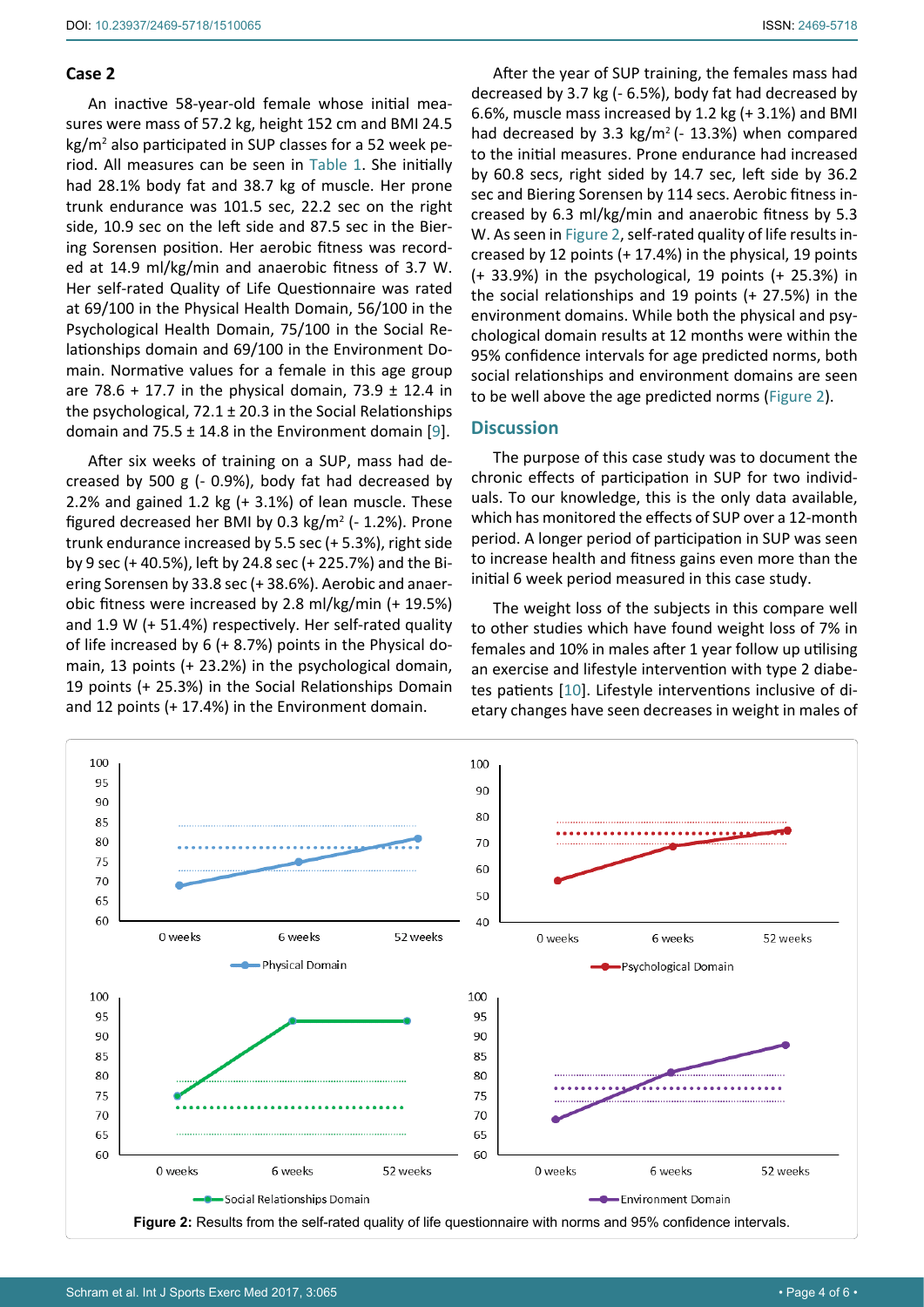5 kg, 1.7% body fat and 3.9 kg weight loss and 2% body fat in previously obese females [[11](#page-5-10)]. It should be noted that the female in this study with an initial BMI of 24.8 kg/m<sup>2</sup> is classified as normal. Despite this, the female in this study was still able to lose 6.6% body fat over the duration of the year. Elevated adipose tissue in the middle aged, has been linked to hypertension, diabetes, cognitive dysfunction, cancers and atherosclerosis which can lead to heart attacks and strokes [[12](#page-6-2)] highlighting the importance of maintaining healthy adipose levels.

Trunk muscle endurance was seen to improve in all directions in the tests performed in this study. Despite minor improvements in case 1's Biering Sorensen results, Previous studies have demonstrated improvements in the Biering Sorensen of 56.9 secs at one year follow up with 'functional restoration' training incorporating aerobic and resistance exercise for 5 weeks in back pain patients [[13\]](#page-6-3). Few studies have followed trunk muscle endurance over an entire year, however studies of shorter durations have found increases in the Biering Sorensen ranging from 30.34% to 46.95% [\[14](#page-6-4),[15](#page-6-5)]. The improvements in trunk endurance are important as a lack of endurance has been found to be a major reason for the recurrence and chronicity of low back pain [\[16](#page-6-6)]. It is thought that this may lead to clinical instability of lumbar segments [[17](#page-6-7)] and strength training of the extensors of the spine has been shown to be effective in treating musculoskeletal disorders [\[18](#page-6-8)].

The large improvements in  $VO_{2max}$  in this study are most probably attributed to the low baseline measures of the participants. Large increases in aerobic fitness due to training have previously been associated with low baseline measurements of fitness [[19](#page-6-9)]. Previous studies have reported increases in aerobic fitness of 5.7 ml/kg/ min with 12 months of walking/jogging endurance training three times per week for 45 minute sessions at 60% of heart rate reserve [[20](#page-6-10)]. For females specifically, other studies have reported an 11% increase in  $VO_{2\text{max}}$  in previously sedentary females (average age 58-61 yrs) over a year of walking, cycling and strength training [[21](#page-6-11)]. Other investigators have found increases of VO<sub>2max</sub> of 7 ml/kg/ min with aerobic training and 10 ml/kg/min in aerobic and strength training combined [[22](#page-6-12)].

A significant finding during the one-year follow up was the improvement in self-rated quality of life as measure by the WHO-QoL BREF. Early changes are seen in both the physical and psychological health domains with minimal changes in the social relationships and environment domain after six weeks. It is thought that the social aspect of SUP and relationship building amongst its participants may not be elicited in the shorter six-week timeframe of the prior intervention study. Facets in these two domains which may be influenced by participation in SUP include 'social support' and 'participation in and opportunities for recreation/leisure activities'. It is believed the plateau in the female's social relationship

domain evident in [Figure 2](#page-4-0) may be due to a ceiling effect. Given the detrimental effects of sedentary lifestyles on numerous non-communicable diseases such as diabetes mellitus, osteoporosis, some forms of cancer, heart disease, stroke and hypertension [[23\]](#page-6-0), the multitude of positive results of this study and prior research over a shorter period should be acknowledged [\[5\]](#page-5-4). A common barrier for people not participating in adequate levels of physical activity is that they are time poor [\[24](#page-6-1)]. Given the multitude of benefits on fitness, strength and self-rated quality of life demonstrated in the case study, it would appear that SUP could be a well-placed option for those seeking an exercise with numerous positive health and fitness benefits.

In the two cases presented who continued to utilise SUP as a training tool, ongoing health and wellness benefits were found. For these two individuals, continuing an exercise regime of just three times per week utilising a SUP was enough to maintain health and fitness gains, aid in weight loss, improve fitness, trunk endurance and self-rated quality of life, especially in the social relationship and environmental domains.

#### **References**

- <span id="page-5-0"></span>1. [Ruess C, Kristen KH, Eckelt M, Mally F, Litzenberger S, et](http://www.sciencedirect.com/science/article/pii/S1877705813010837)  [al. \(2013\) Stand up Paddle Surfing-An Aerobic Workout and](http://www.sciencedirect.com/science/article/pii/S1877705813010837)  [Balance Training. Procedia Engineering 60: 62-66.](http://www.sciencedirect.com/science/article/pii/S1877705813010837)
- <span id="page-5-1"></span>2. [Schram B \(2015\) Stand up paddle boarding : an analysis of](http://epublications.bond.edu.au/cgi/viewcontent.cgi?article=1182&context=theses)  [a new sport and recreational activity. Bond University: Gold](http://epublications.bond.edu.au/cgi/viewcontent.cgi?article=1182&context=theses)  [Coast, Qld.](http://epublications.bond.edu.au/cgi/viewcontent.cgi?article=1182&context=theses)
- <span id="page-5-2"></span>3. [Ruess C, Kristen KH, Eckelt M, Mally F, Litzenberger S, et](http://www.sciencedirect.com/science/article/pii/S1877705813010825)  [al. \(2013\) Activity of Trunk and Leg Muscles during Stand](http://www.sciencedirect.com/science/article/pii/S1877705813010825)  [up Paddle Surfing. Procedia Engineering 60: 57-61.](http://www.sciencedirect.com/science/article/pii/S1877705813010825)
- <span id="page-5-3"></span>4. [Schram B, Hing W, Climstein M \(2016\) Profiling the sport of](http://www.ncbi.nlm.nih.gov/pubmed/26289320)  [stand-up paddle boarding.](http://www.ncbi.nlm.nih.gov/pubmed/26289320) J Sports Sci 34: 937-944.
- <span id="page-5-4"></span>5. [Schram B, Hing W, Climstein M \(2016\) The physiological,](https://bmcsportsscimedrehabil.biomedcentral.com/articles/10.1186/s13102-016-0057-6)  [musculoskeletal and psychological effects of stand up pad](https://bmcsportsscimedrehabil.biomedcentral.com/articles/10.1186/s13102-016-0057-6)[dle boarding. BMC Sports Science, Medicine and Rehabil](https://bmcsportsscimedrehabil.biomedcentral.com/articles/10.1186/s13102-016-0057-6)[itation 8: 32.](https://bmcsportsscimedrehabil.biomedcentral.com/articles/10.1186/s13102-016-0057-6)
- <span id="page-5-5"></span>6. [Lukaski HC, Bolonchuk WW, Hall CB, Siders WA \(1986\)](http://www.ncbi.nlm.nih.gov/pubmed/3700310)  [Validation of tetrapolar bioelectrical impedance method to](http://www.ncbi.nlm.nih.gov/pubmed/3700310)  [assess human body composition.](http://www.ncbi.nlm.nih.gov/pubmed/3700310) J Appl Physiol (1985) 60: [1327-1332.](http://www.ncbi.nlm.nih.gov/pubmed/3700310)
- <span id="page-5-6"></span>7. [Schram B, Hing W, Climstein M \(2016\) Laboratory-and](http://journals.humankinetics.com/doi/abs/10.1123/ijspp.2015-0076)  [field-based assessment of maximal aerobic power of elite](http://journals.humankinetics.com/doi/abs/10.1123/ijspp.2015-0076)  [stand-up paddle-board athletes. IJSPP 11: 28-32.](http://journals.humankinetics.com/doi/abs/10.1123/ijspp.2015-0076)
- <span id="page-5-7"></span>8. [McGill SM, Belore M, Crosby I, Russell C \(2010\) Clinical](file:///E:/Clinmed/TSP/TSP%20Articles/tspar/Volume%201/Vol%201.2/tspar_Ai/Clinical tools to quantify torso flexion endurance: Normative data from student%20and firefighter populations)  [tools to quantify torso flexion endurance: Normative data](file:///E:/Clinmed/TSP/TSP%20Articles/tspar/Volume%201/Vol%201.2/tspar_Ai/Clinical tools to quantify torso flexion endurance: Normative data from student%20and firefighter populations)  [from student and firefighter populations. Occupational Er](file:///E:/Clinmed/TSP/TSP%20Articles/tspar/Volume%201/Vol%201.2/tspar_Ai/Clinical tools to quantify torso flexion endurance: Normative data from student%20and firefighter populations)[gonomics 9: 55-61.](file:///E:/Clinmed/TSP/TSP%20Articles/tspar/Volume%201/Vol%201.2/tspar_Ai/Clinical tools to quantify torso flexion endurance: Normative data from student%20and firefighter populations)
- <span id="page-5-8"></span>9. [Hawthorne G, Herrman H, Murphy B \(2006\) Interpreting the](https://link.springer.com/article/10.1007/s11205-005-5552-1)  [WHOQOL-Brèf: Preliminary Population Norms and Effect](https://link.springer.com/article/10.1007/s11205-005-5552-1)  [Sizes. Social Indicators Research 77: 37-59.](https://link.springer.com/article/10.1007/s11205-005-5552-1)
- <span id="page-5-9"></span>10. [Gallagher D, Heshka S, Kelley DE, Thornton J, Boxt L, et](http://www.ncbi.nlm.nih.gov/pubmed/25336745)  [al. \(2014\) Changes in adipose tissue depots and metabolic](http://www.ncbi.nlm.nih.gov/pubmed/25336745)  [markers following a 1-year diet and exercise intervention in](http://www.ncbi.nlm.nih.gov/pubmed/25336745)  [overweight and obese patients with type 2 diabetes.](http://www.ncbi.nlm.nih.gov/pubmed/25336745) Diabetes Care [37: 3325-3332.](http://www.ncbi.nlm.nih.gov/pubmed/25336745)
- <span id="page-5-10"></span>11. [Nakade M, Aiba N, Suda N, Morita A, Miyachi M, et al.](http://www.ncbi.nlm.nih.gov/pubmed/22374557)